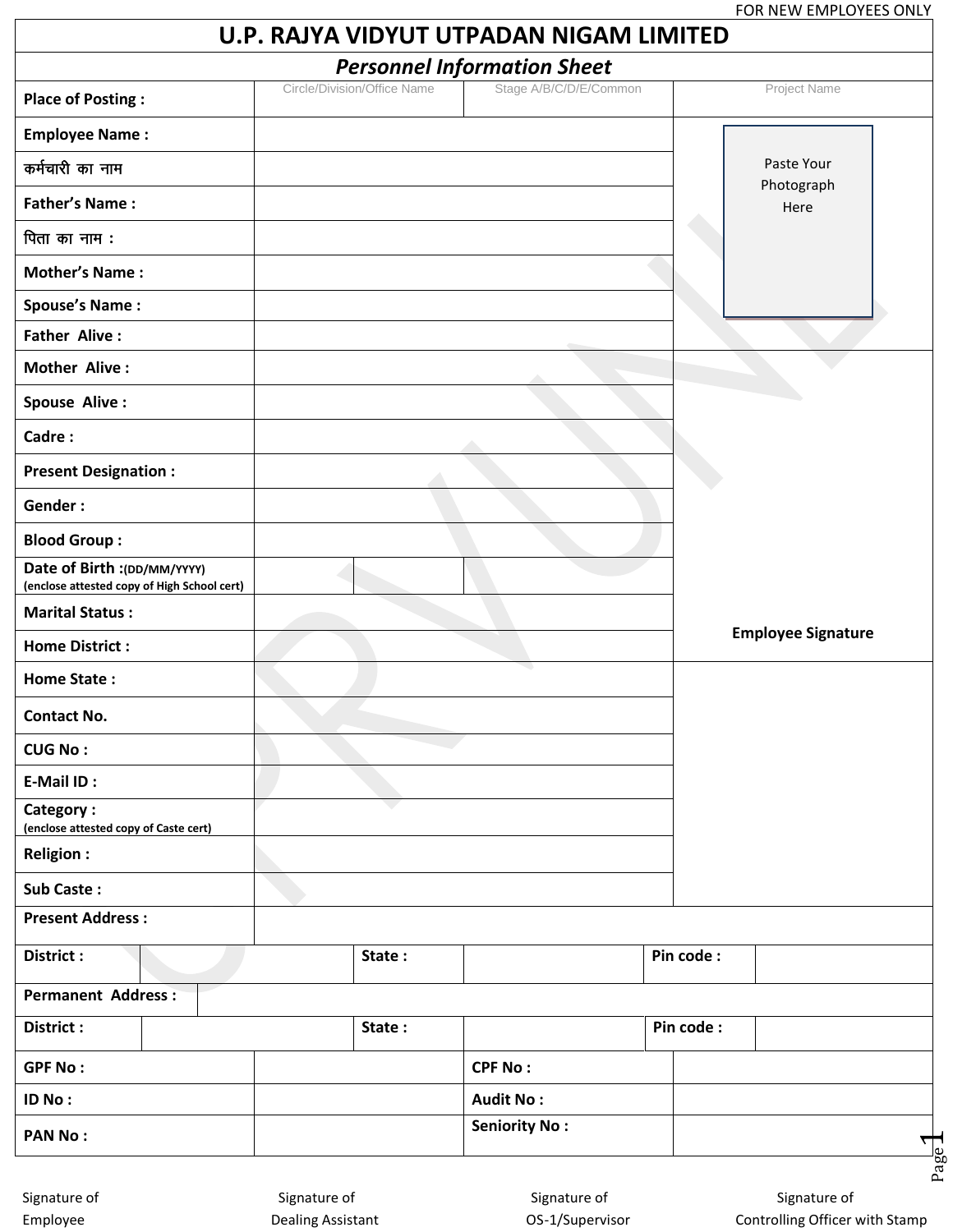# **U.P. RAJYA VIDYUT UTPADAN NIGAM LIMITED**

# *Personnel Information Sheet*

| <b>Nominee Details</b> |                     |        |               |               |                |          |  |
|------------------------|---------------------|--------|---------------|---------------|----------------|----------|--|
| S.                     |                     |        | Date of Birth |               |                |          |  |
| <b>No</b>              | <b>Nominee Name</b> | Gender | Day<br>(DD)   | Month<br>(MM) | Year<br>(YYYY) | Relation |  |
|                        |                     |        |               |               |                |          |  |
|                        |                     |        |               |               |                |          |  |

## **Family Details**

| S. |             |        | Date of Birth |               |                |          |                        |                    |  |
|----|-------------|--------|---------------|---------------|----------------|----------|------------------------|--------------------|--|
| No | <b>Name</b> | Gender | Day<br>(DD)   | Month<br>(MM) | Year<br>(YYYY) | Relation | Dependency<br>(Yes/No) | <b>Blood Group</b> |  |
|    |             |        |               |               |                |          |                        |                    |  |
|    |             |        |               |               |                |          |                        |                    |  |
|    |             |        |               |               |                |          |                        |                    |  |
|    |             |        |               |               |                |          |                        |                    |  |
|    |             |        |               |               |                |          |                        |                    |  |

# **Educational Qualifications**

| S.<br><b>No</b> | Examination | <b>Board / University</b> | Year of<br><b>Passing</b> | <b>Subjects</b> | Percentage<br>Obtained |
|-----------------|-------------|---------------------------|---------------------------|-----------------|------------------------|
|                 |             |                           |                           |                 |                        |
|                 |             |                           |                           |                 |                        |
|                 |             |                           |                           |                 |                        |

# **Professional/Technical Qualifications**

| - S.<br><b>No</b> | Qualification | <b>Board/University</b> | Year of<br><b>Passing</b> | Branch/<br>Specialization | Percentage<br><b>Obtained</b> |
|-------------------|---------------|-------------------------|---------------------------|---------------------------|-------------------------------|
|                   |               |                         |                           |                           |                               |
|                   |               |                         |                           |                           |                               |
|                   |               |                         |                           |                           |                               |

Page  $\mathrel{\sim}$ 

Signature of Signature of Signature of Signature of Signature of Signature of Signature of Signature of Signature of

Employee **Employee** Dealing Assistant Dealing Assistant COS-1/Supervisor Controlling Officer with Stamp